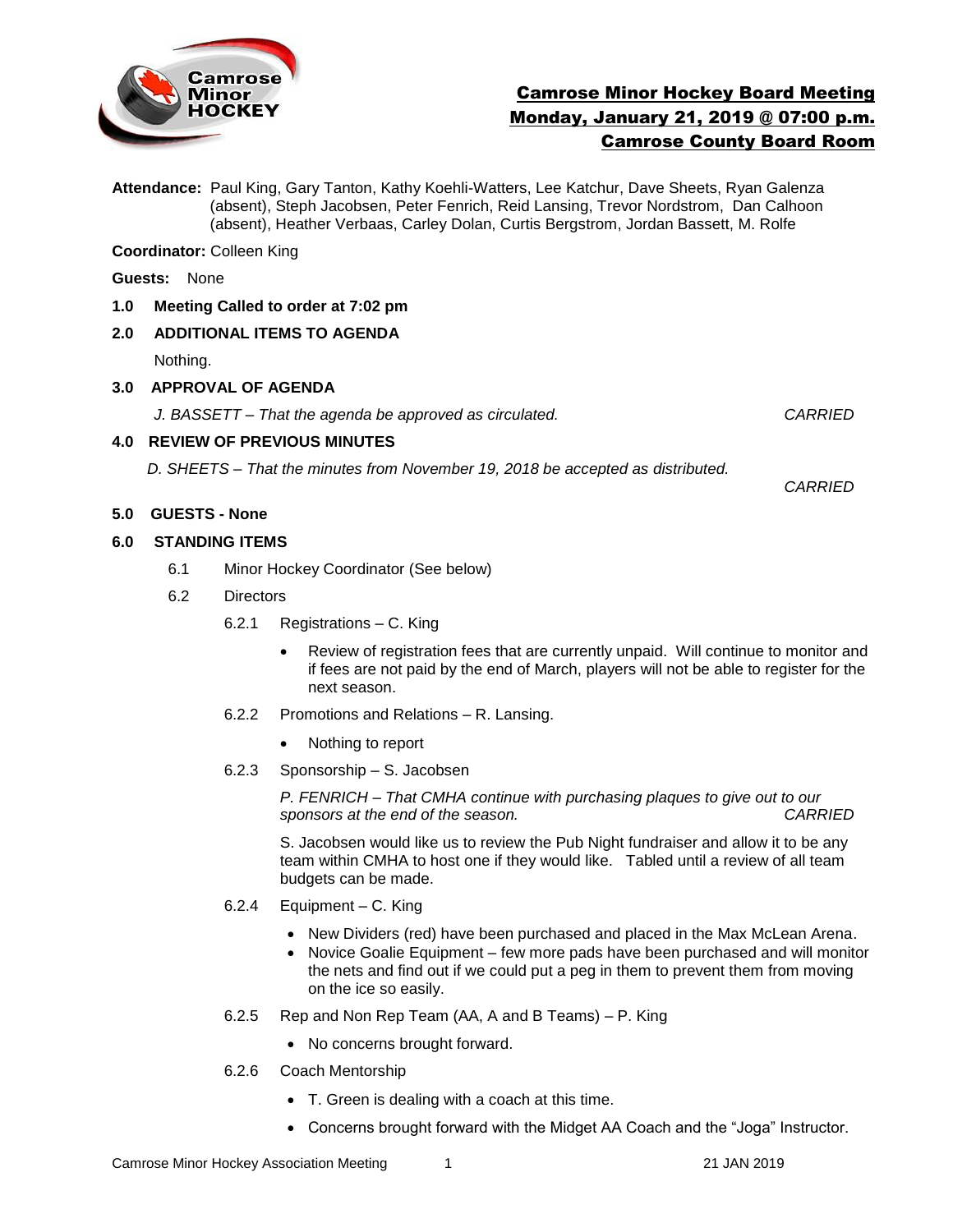- 6.2.7 RIC
	- M. Rolfe has been fielding calls from coaches regarding "calls" that cannot be changed once it is on the game sheet.
	- Has dealt with the concern from NAI and the Drayton Valley complaint.
- 6.2.8 Division Directors
	- No concerns brought forward.

#### **7.0 OLD BUSINESS**

- 7.1 Branding
	- Tabled
- 7.2 Meeting with Peewee Family
	- Another meeting was held with the peewee family with a recorder brought along with the family to take notes. No further action required at this time.

#### **8.0 NEW BUSINESS**

- 8.1 Deck Boxes J. Cook has approved the purchase of Deck Boxes in the rinks to store pucks, pylons, etc. for our hockey teams. Will look at purchasing and installing for next season.
- 8.2 Provincials All teams have been scheduled in. Penalty of 700.00 and suspension of coaches for a year if they do not fulfill the obligation to play the games.
- 8.3 Player Withdrawal Bantam Bulldogs Team dealt with the player and allowed him to be released and return to his home association of Maskwacis.

*H. VERBAAS – That we approach Maskwacis Minor Hockey Association preseason to bring awareness of CMHA AA programs and what the expectations will be from all the players i.e. registration fees, team commitment, level adjustment fees. CARRIED*

- 8.4 Meeting with Midget Nordics Coaching Staff and parent Concerns brought forward and discussed with coaching staff, parent, R. Galenza, P. King and C. King present. Strategies developed and will be implemented in January 2019.
- 8.5 Novice Year End Review of the playoff format and Novice Wildcats will be away the first week-end of the games being scheduled. Instead of having the Division playoffs, the last games will be in the morning and then schedule a get together with pizza etc. for all the players.
- 8.6 Tournament Guidelines J. Cook requested guidelines be drawn up so that he knows whether outside business' can be set up during a tournament etc. P. King will review and draw up some guidelines for the city to have.
- 8.7 Mid-Season Meeting with Coaches/Managers
	- Meeting held to discuss how things were going and to get feedback from the Intro to Hockey teams to take back to Hockey Alberta.
	- No pressing concerns brought forward from those present
	- Provincial process reviewed for those teams that have never done it before
- 8.8 Hockey Alberta Meeting January 30
	- P. King and C. King will attend the meeting in Red Deer
- 8.9 Team Budgets
	- Teams have not all submitted the budgets they gave out to their teams at the beginning of the season.
	- Requested that we also ask for their final year end budget when the teams are complete.